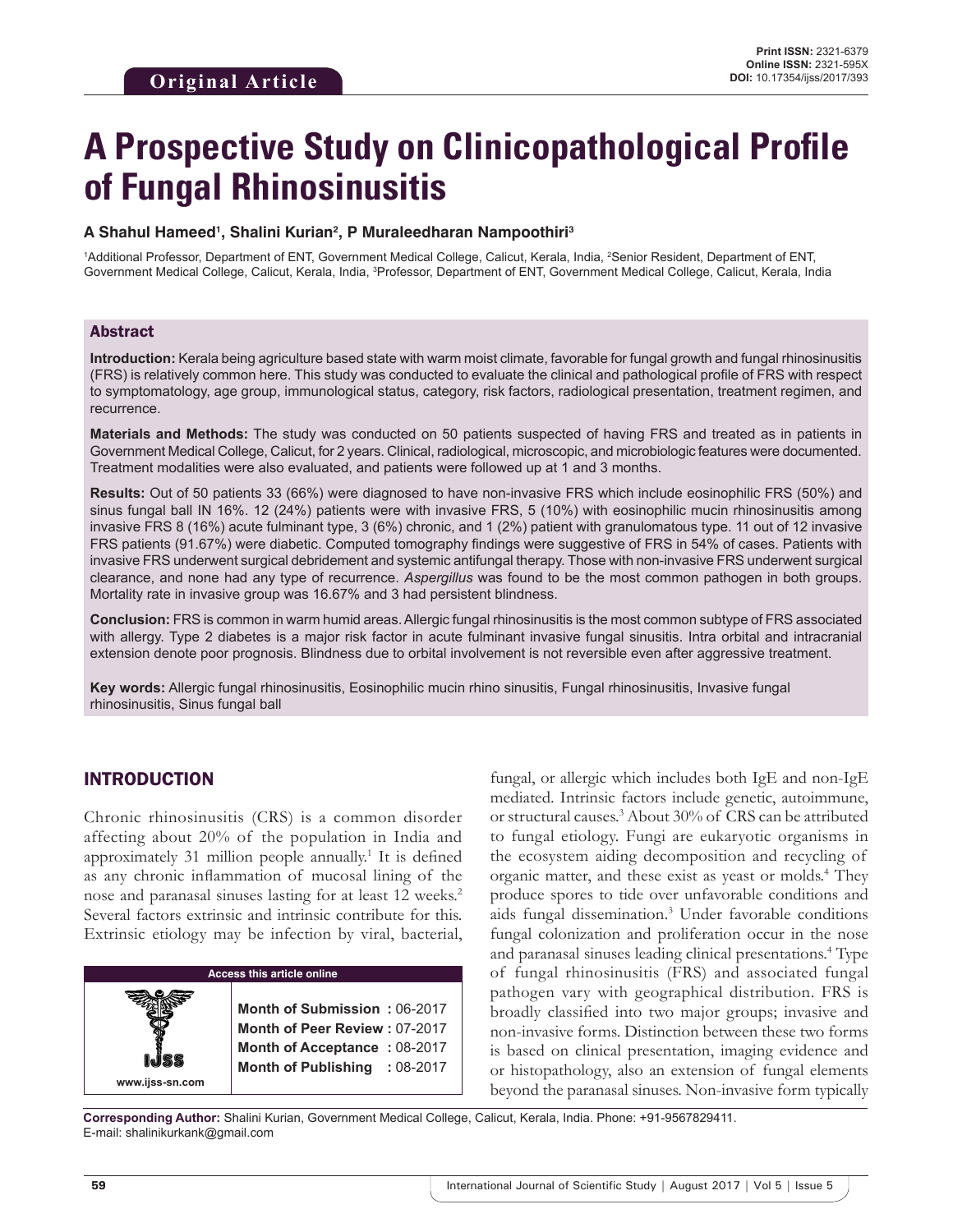presents with chronic sinusitis that fails to respond repeated medical and usual surgical procedures. Acute invasive forms have fever, nasal mucosal ulceration. Chronic invasive disease demonstrates progressive worsening of symptoms with orbital and neurological involvement. Invasive forms are seen in immunocompromised patients.<sup>5</sup> The current definitions require histopathology that shows hyphae in eosinophilic mucin for diagnosis of allergic fungal rhinosinusitis (AFRS) or nonallergic eosinophilic FRS (NAEFRS) rather than positive fungal cultures and the by-products of eosinophils, such as major basic protein.<sup>6</sup> NAEFRS is based on non-IgE mediated immune response to fungus and showed no response to antifungal agents. Causative fungal species is of less importance than host's immunologic response or nonresponse to the fungus.<sup>7</sup> Determination of the fungal species by culture aids in antifungal selection.<sup>8</sup> High index of suspicion is needed for FRS when chronic sinus infection shows resistant to conventional medical therapy. The present study attempts to analyze clinical, radiological, and microscopic features, along with an evaluation of various treatment modalities available for FRS in this setting.

# MATERIALS AND METHODS

The present study was conducted in the Department of ENT, Government Medical College, Calicut, from October 2014 to October 2015. Institutional Ethical clearance was obtained for the conduct of the study. All patients with chronic sinus symptoms treated as inpatients were documented with a detailed history, associated comorbidities, imaging studies computed tomography (CT) and magnetic resonance imaging (for intracranial and orbital extension), microbiology, histopathology, and treatment regimen.

# RESULTS

Among the 50 patients symptoms were nasal obstruction in 78%, nasal discharge in 56%, headache in 56%, facial pain in 14%, allergy in (14%), postnasal discharge in 14%, proptosis in 7%, bleeding from nose in 6%, diminished vision 6%, diplopia in 2%, ptosis in 2%, fever in 2%. All patients with proptosis, diplopia, ptosis, diminished vision, fever belonged to the invasive type of FRS. 11 patients (69%) with Type 2 diabetes mellitus had invasive FRS. Other factors contributing immunosuppression were not found out. Clinical examination showed nasal discharge in 60%, polyp 42%, peripheral nervous system tenderness in 32%, ophthalmoplegia in14%, defective vision in 12%, cranial nerve palsy in 12%, nasal ulceration crusting 10%, proptosis in 10%, and orbital cellulitis in 6%. All patients with polyps belonged to eosinophilic FRS. No significant correlation was seen between erythrocyte sedimentation rate

(ESR) level and type of FRS though 20% had elevated ESR. 50% patients had eosinophilia and allergy with eosinophilic FRS. 54% of cases showed positive CT radiological finding diagnostic of AFS. All 8 patients with fungal ball showed heterodensity of sinus. 14 out of 30 (46%) of AFRS patients also showed heterodensity. 9 patients had orbital extension, 4 had intracranial extension, 2 had orbit with cavernous sinus involvement, and all were invasive type of FRS. 38 patients (76%) underwent surgery alone whereas 12 (24%) underwent surgery and antifungal therapy and the latter belonged to the invasive type of FRS. 27 patients underwent unilateral FESS, 12 bilateral FESS, and 10 cases of endoscopic debridement for invasive FRS, and 1 Caldwell Luc surgery. 41 patients (82%) needed surgical intervention only once. 6(12%) needed 2 interventions, and all are invasive FRS. others are AFRS group (Table 1).

Table 1 showing the sinuses affected with FRS. Among the sinuses, maxillary and ethmoid sinuses were commonly involved in eosinophilic mucin rhinosinusitis (EMRS). Multiple sinuses were involved in AFRS and EMRS. All specimens were subjected to potassium hydroxide wet mount and fungal culture (Sabouraud's dextrose agar) incubated at 25-37° for 4 weeks. Table 2 summarizes the distribution of the different fungi in this study.

Absence of growth culture was always not taken as negative but may be due to poor culture techniques. Among 50 patients 12 (24%) had invasive FRS, and 33 (66%) are non-invasive FRS and 5 (10%) had EMRS. Among invasive subtypes, acute 67%, chronic 25%, and granulomatous 8% were found out. Non-invasive subtypes are AFRS in 76% and fungal ball in 24%.

## **Table 1: The incidence of sinuses involved in the study**

| <b>Sinus affected</b> | <b>Non invasive</b> | <b>Invasive</b> |
|-----------------------|---------------------|-----------------|
| Maxillary             | 28                  | 5               |
| Ethmoid               | 15                  |                 |
| Sphenoid              |                     | 5               |
| Frontal               |                     |                 |

## **Table 2: The distribution of the different fungi in the present study (***n***=50)**

| <b>Organism</b> | Number (%) |
|-----------------|------------|
| Aspergillus     | 20 (40)    |
| Penicillium     | 8(16)      |
| Dematiaceous    | 8(16)      |
| No growth       | 6(12)      |
| Mucor           | 2(4)       |
| Rhizopus        | 2(4)       |
| Candida         | 2(4)       |
| Chrysosporium   | 1(2)       |
| Scopulariopsis  | 1(2)       |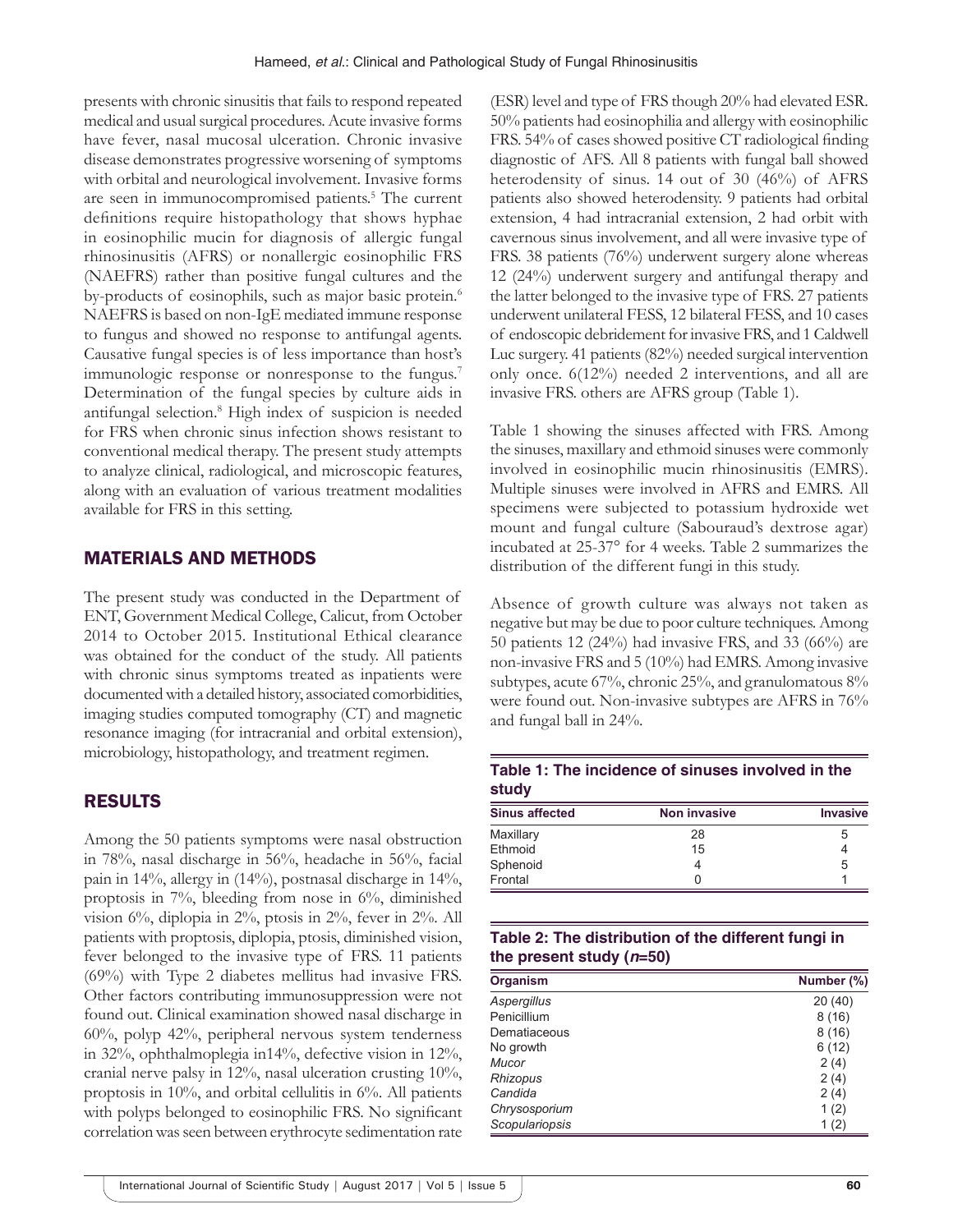#### **DISCUSSION**

Human fungal infections are superficial, deep seated/ systemic. Opportunistic infection occurs in patients with debilitating diseases as cancer or diabetes, or in whom the physiological state has been upset by immunosuppression. Opportunistic infections are caused by fungi that are avirulent such as *Aspergillus*, penicillium, and *Mucor*. *Aspergillus* fumigatus is the type which causes aspergillosis of lung, paranasal sinus, orbit, etc., mucormycosis is an invasive disease caused by phycomycetes mainly by species of *Rhizopus*, *Mucor*, and *Absidia*. Conditions predisposing to mucormycosis are uncontrolled diabetes, severe neutropenia, long-term use of steroids<sup>3</sup> chronic invasive FRS is suspected in patients with immunocompromised with complications. *Aspergillus flavus* also the pathogen in such cases and show histologically granuloma with giant cells containing hyphae.<sup>4</sup> 22% of patients were in 5<sup>th</sup> decade. 75% of IFRS cases belonged to 7<sup>th</sup> and 8<sup>th</sup> decade. 50% with AFRS were in the 3<sup>rd</sup> and 4<sup>th</sup> decade. This is similar to study conducted by Schuber et al.,<sup>5</sup> where they found that AFRS cases were young. 54% of patients were females. There was no statistically significant relationship between sex and type of FRS either. Symptoms of extra nasal spread such as proptosis, diplopia, and diminished vision exclusively seen in invasive FRS. This is in accordance with the study of Chandrasekhar *et al.*, where orbital involvement was seen with invasive fungal sinusitis.<sup>6</sup> All patients with acute fulminant invasive fungal sinusitis (AFIFS) were diabetic. It was found that patients with poorly controlled diabetes especially DKA were having a risk of invasive mucormycosis.7 *Aspergillus* (40%) was the most common fungus retrieved similar to study by Vennewald *et al*. 8 Histopathology is very important for classification of FRS. In the invasive type, histopathology shows widespread necrosis of all involved structures and inflammatory infiltrate consisting of variable numbers of giant cells, lymphocytes and neutrophils depending on the level of host immune competence. Gomori's methenamine silver (GMS) or Periodic acid–Schiff histologic fungal stains highlight fungal hyphae invading mucosa, blood vessels, or bone. *Aspergillus*, *Rhizopus,* and *Mucor* spp. are common offending organisms, but virtually any fungus can be causative. In AFRS with nasal polyps, characteristic inspissated greenish allergic mucin is seen during surgery. H and E stains show hypertrophic, edematous sinus mucosa containing lymphocytes, plasma cells, and eosinophils. Epithelium is often desquamating with basement membrane thickening and no evidence of necrosis, granulomas or giant cells. The extra mucosal allergic mucin is composed of strongly staining masses of numerous eosinophils surrounded by thin eosinophilic mucin where Charcot Leyden crystals can often be seen. GMS staining shows small areas of

sparsely scattered fungal hyphae within the mucin but not within the mucosa. In describing FRS, it is important to categorize the types because treatment and prognosis differ with manifestation of the disease. Diagnosis and classification were done taking into consideration of clinical features, radiological findings, fungal culture, and the most important histopathology. The cases with polyposis, allergic mucin and other characteristics suggestive of allergic or nonallergic eosinophilic FRS in whom fungal stain came negative were classified as a distinct category of EMRS. Out of 50 cases, 5 (10%) were categorized as EMRS, 33 cases (66%) were classified under non-invasive, and 12 cases (24%) under invasive FRS. Non-invasive type was further classified into sinus fungal ball and eosinophilic FRS. There were 8 cases (24%) of sinus fungal ball and 25 cases (76%) of AFRS/NAEFRS the most important criteria for the diagnosis of AFRS require elevation of IgE antibodies specific to the fungus found on the culture of eosinophilic mucin containing the fungus there must not be evidence of fungal invasion. Patients with histopathological evidence of AFRS without elevated IgE to fungus are classified as NAEFRS.<sup>9</sup> Levin et al. recently showed that NAEFRS may actually demonstrate local immunity in the absence of systemic elevation of fungal IgE.10 Invasive type of FRS were further classified into acute fulminant 8 cases (67%), chronic 3 cases (25%), and granulomatous 1 case (8%) granulomatous invasive FRS is rare in the Southern area compared to North India. All invasive FRS patients underwent endoscopic debridement as surgical procedure along with antifungal therapy. Granulomatous case underwent 3 times surgical debridement as for recurrence along with oral itraconazole. Scopulariopsis as the causative agent in FRS is rarely reported in literature.<sup>11</sup> We had one such case who had uncontrolled Type 2 diabetes and orbital involvement at the time of presentation. Patients with AFRS underwent FESS, and oral steroids started after surgery; dose was titrated depending on endoscopic grading system by Kupferberg. None of them received antifungal agents. However, there are individual studies supporting topical and oral antifungal therapy in AFRS.<sup>12</sup> None of our patients had a recurrence during 3 months follow-up period. Endoscopic sinus surgery and clearance of fungal ball and re-establishment of sinus ventilation was done in sinus fungal ball case. This was the gold standard management of *Aspergillus* fungal ball. Most of the patients with invasive disease were given intravenous amphotericin B 0.25-1 mg/kg/day to a total dose of 3 g over 6-8 weeks. In patients with possible renal toxicity, liposomal amphotericin B at a concentration of 3-5 mg/ kg/day. This is reserved for clinically proven fungal infection in immunocompromised host with elevated serum creatinine (>2.5 mg/dl) or progression of disease even after maximum dose of standard amphotericin. IV voriconazole was given in invasive aspergillosis was more